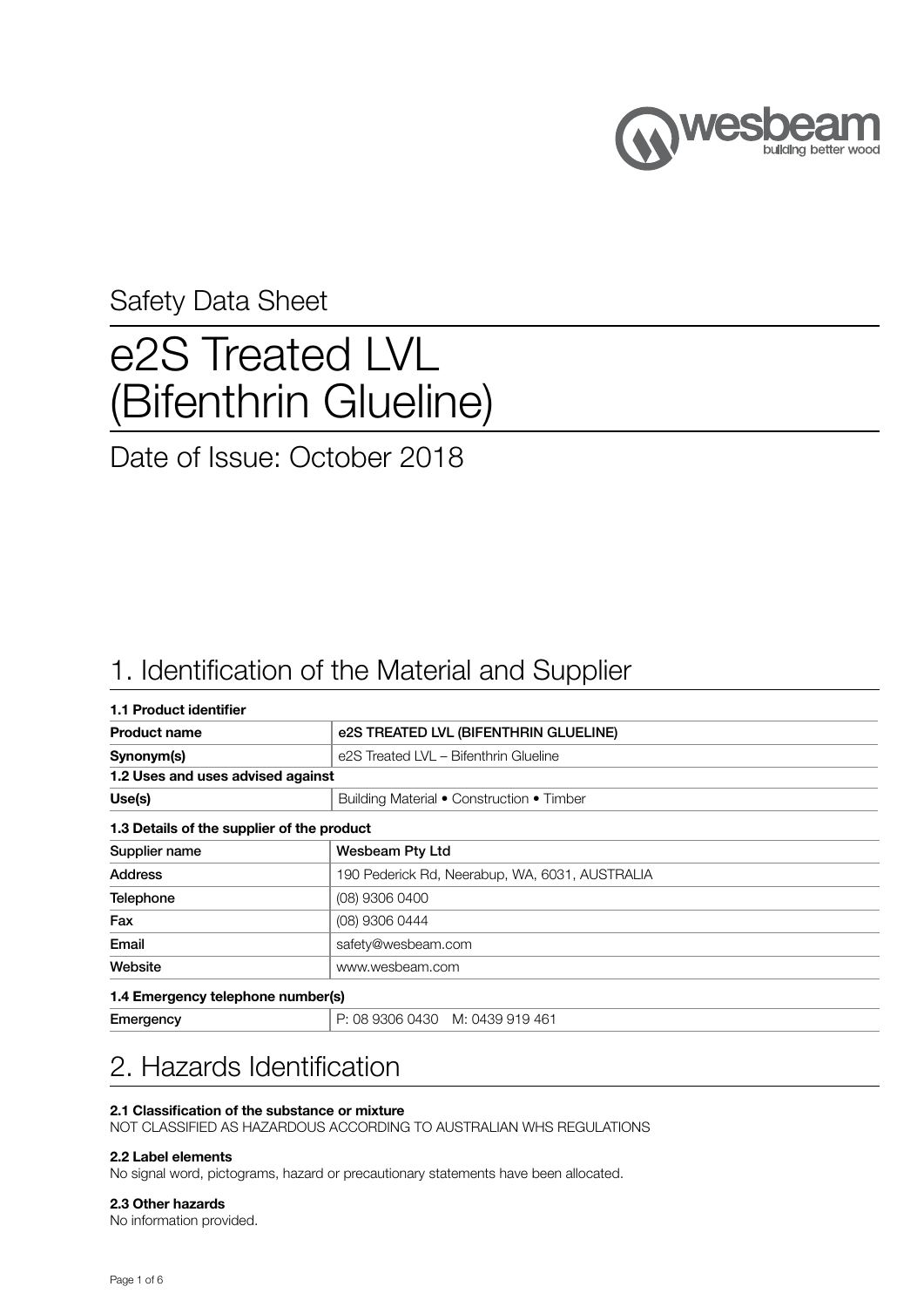### 3. Composition/ Information on Ingredients

#### 3.1 Substances / Mixtures

| Ingredient                                        | <b>CAS Number</b> | <b>EC Number</b> | Content    |
|---------------------------------------------------|-------------------|------------------|------------|
| Additive(s)                                       |                   |                  | $<$ 0.1%   |
| Organic Compounds                                 |                   |                  | $< 0.03\%$ |
| <b>Bifenthrin</b>                                 | 82657-04-3        | 617-373-6        | < 0.015%   |
| Pigment(s)                                        |                   |                  | $< 0.01\%$ |
| Wood Veneer                                       |                   |                  | $>85\%$    |
| Phenol, Polymer with<br>Formaldehyde, Sodium Salt | 40798-65-0        |                  | $<8\%$     |

### 4. First Aid Measures

| Dooonpaon on mot ala moaoaroo                                                                                                                                                                  |                                                                                                                                                            |
|------------------------------------------------------------------------------------------------------------------------------------------------------------------------------------------------|------------------------------------------------------------------------------------------------------------------------------------------------------------|
| Eye                                                                                                                                                                                            | Exposure is considered unlikely unless dust is generated. Hold eyelids apart and flush<br>the eye continuously with running water for at least 15 minutes. |
| <b>Inhalation</b>                                                                                                                                                                              | If inhaled (dust during machining), remove from contaminated area. Apply artificial<br>respiration if restricted breathing.                                |
| <b>Skin</b><br>Dust exposure. Gently flush affected areas with water. Seek medical attention if<br>irritation develops.                                                                        |                                                                                                                                                            |
| For advice, contact a Poison Information Centre on 13 11 26 (Australia Wide) or a doctor<br>Ingestion<br>(immediately). Due to product form and application, ingestion is considered unlikely. |                                                                                                                                                            |
| <b>First aid facilities</b>                                                                                                                                                                    | None allocated.                                                                                                                                            |

#### 4.1 Description of first aid measures

#### 4.2 Most important symptoms and effects, both acute and delayed

See Section 11 for more detailed information on health effects and symptoms.

#### 4.3 Immediate medical attention and special treatment needed

Treat symptomatically.

### 5. Fire Fighting Measures

#### 5.1 Extinguishing media

Water spray or fog, for large quantities. Prevent contamination of drains and waterways.

#### 5.2 Special hazards arising from the substance or mixture

Combustible. May evolve toxic gases (carbon oxides, hydrocarbons) when heated to decomposition. Finely divided dust may form explosive mixtures with air.

#### 5.3 Advice for firefighters

Evacuate area and contact emergency services. Toxic gases may be evolved in a fire situation. Remain upwind and notify those downwind of hazard. Wear full protective equipment including Self Contained Breathing Apparatus (SCBA) when combating fire. Use waterfog to cool intact containers and nearby storage areas.

#### 5.4 Hazchem code

None allocated.

### 6. Accidental Release Measures

#### 6.1 Personal precautions, protective equipment and emergency procedures

Wear Personal Protective Equipment (PPE) as detailed in section 8 of the SDS.

#### 6.2 Environmental precautions

Prevent product from entering drains and waterways.

#### 6.3 Methods of cleaning up

If spilt, collect and reuse where possible.

#### 6.4 Reference to other sections

See Sections 8 and 13 for exposure controls and disposal.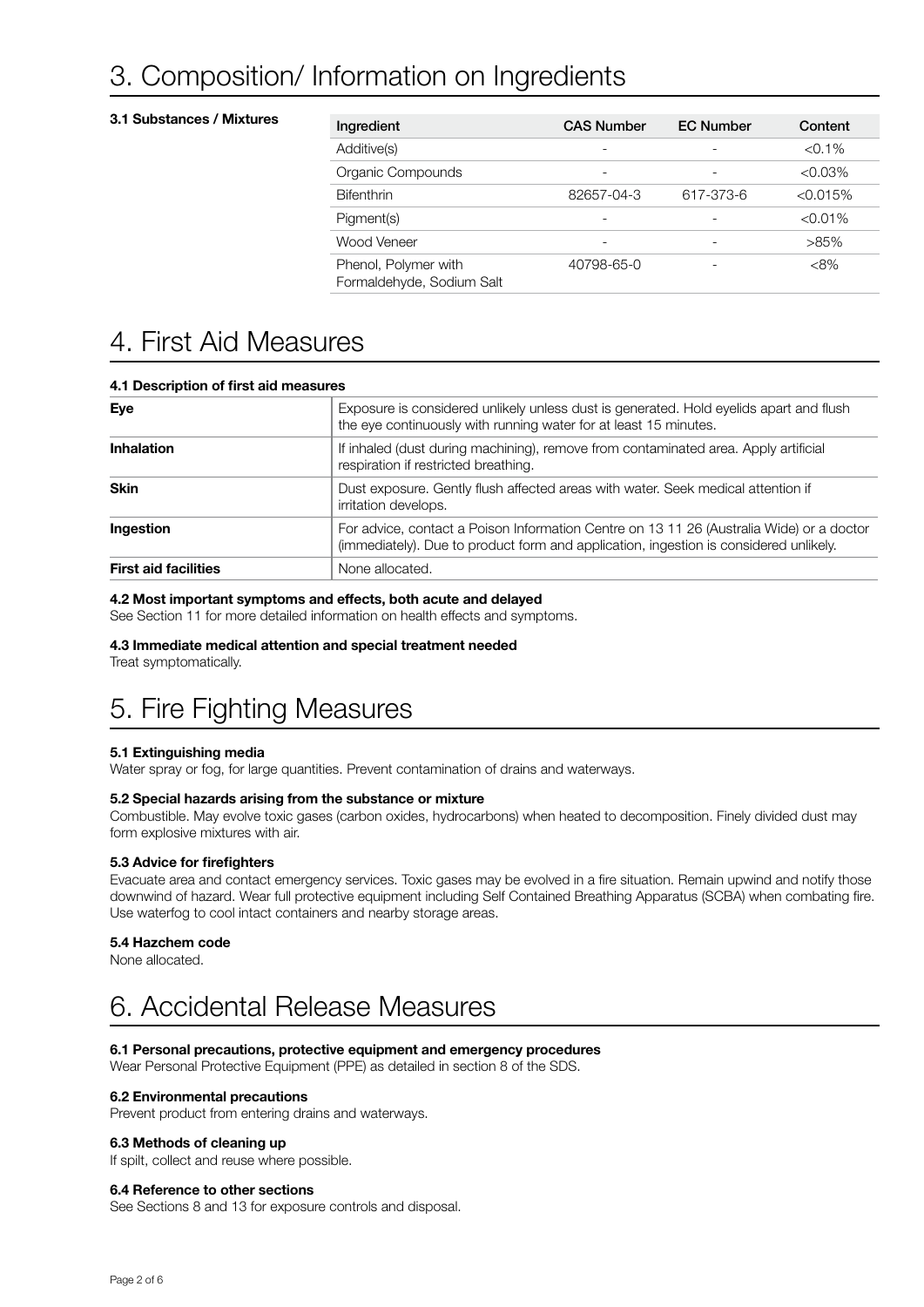#### 7.1 Precautions for safe handling

Before use carefully read the product label. Use of safe work practices are recommended to avoid eye or skin contact and inhalation. Observe good personal hygiene, including washing hands before eating. Prohibit eating, drinking and smoking in contaminated areas.

#### 7.2 Conditions for safe storage, including any incompatibilities

Store in a dry, well-ventilated area.

#### 7.3 Specific end use(s)

No information provided.

## 8. Exposure Controls / Personal Protection

#### 8.1 Control parameters

| <b>Exposure standards</b>   | Ingredient                                                                                                                                                                                                | Reference                                    |                                                                           | <b>TWA</b> |                   | <b>STEL</b> |                   |
|-----------------------------|-----------------------------------------------------------------------------------------------------------------------------------------------------------------------------------------------------------|----------------------------------------------|---------------------------------------------------------------------------|------------|-------------------|-------------|-------------------|
|                             |                                                                                                                                                                                                           |                                              |                                                                           | ppm        | mq/m <sup>3</sup> | ppm         | mg/m <sup>3</sup> |
|                             | Formaldehyde                                                                                                                                                                                              |                                              | SWA (AUS)                                                                 |            | 1.2               | 2           | 2.5               |
| <b>Biological limits</b>    | No biological limit values have been entered for this product.                                                                                                                                            |                                              |                                                                           |            |                   |             |                   |
| 8.2 Exposure controls       |                                                                                                                                                                                                           |                                              |                                                                           |            |                   |             |                   |
| <b>Engineering controls</b> | Avoid inhalation. Use in well ventilated areas. If sanding, drilling or cutting, use appropriate<br>local extraction ventilation. Maintain dust / fume levels below the recommended exposure<br>standard. |                                              |                                                                           |            |                   |             |                   |
| <b>PPE</b>                  | Eye / Face                                                                                                                                                                                                | Wear dust-proof goggles.                     |                                                                           |            |                   |             |                   |
|                             | Hands                                                                                                                                                                                                     | Wear leather or cotton gloves.               |                                                                           |            |                   |             |                   |
|                             | <b>Body</b>                                                                                                                                                                                               | Not required under normal conditions of use. |                                                                           |            |                   |             |                   |
|                             | Respiratory                                                                                                                                                                                               | (Particulate) respirator.                    | If cutting or sanding with potential for dust generation, wear a Class P1 |            |                   |             |                   |

### 9. Physical and Chemical Properties

#### Information on basic physical and chemical properties

| Appearance                   | Solid Timber  |  |  |  |
|------------------------------|---------------|--|--|--|
| Odour                        | Odourless     |  |  |  |
| Flammability                 | Combustible   |  |  |  |
| Flash point                  | Not Available |  |  |  |
| <b>Boiling point</b>         | Not Available |  |  |  |
| Melting point                | Not Available |  |  |  |
| <b>Evaporation rate</b>      | Not Available |  |  |  |
| рH                           | Not Available |  |  |  |
| Vapour density               | Not Available |  |  |  |
| Specific gravity             | Not Available |  |  |  |
| Solubility (water)           | Not Available |  |  |  |
| Vapour pressure              | Not Available |  |  |  |
| <b>Upper explosion limit</b> | Not Available |  |  |  |
| Lower explosion limit        | Not Available |  |  |  |
| <b>Partition coefficient</b> | Not Available |  |  |  |
| Autoignition temperature     | Not Available |  |  |  |
| Decomposition temperature    | Not Available |  |  |  |
| Viscosity                    | Not Available |  |  |  |
| <b>Explosive properties</b>  | Not Available |  |  |  |
| <b>Oxidising properties</b>  | Not Available |  |  |  |
| Odour threshold              | Not Available |  |  |  |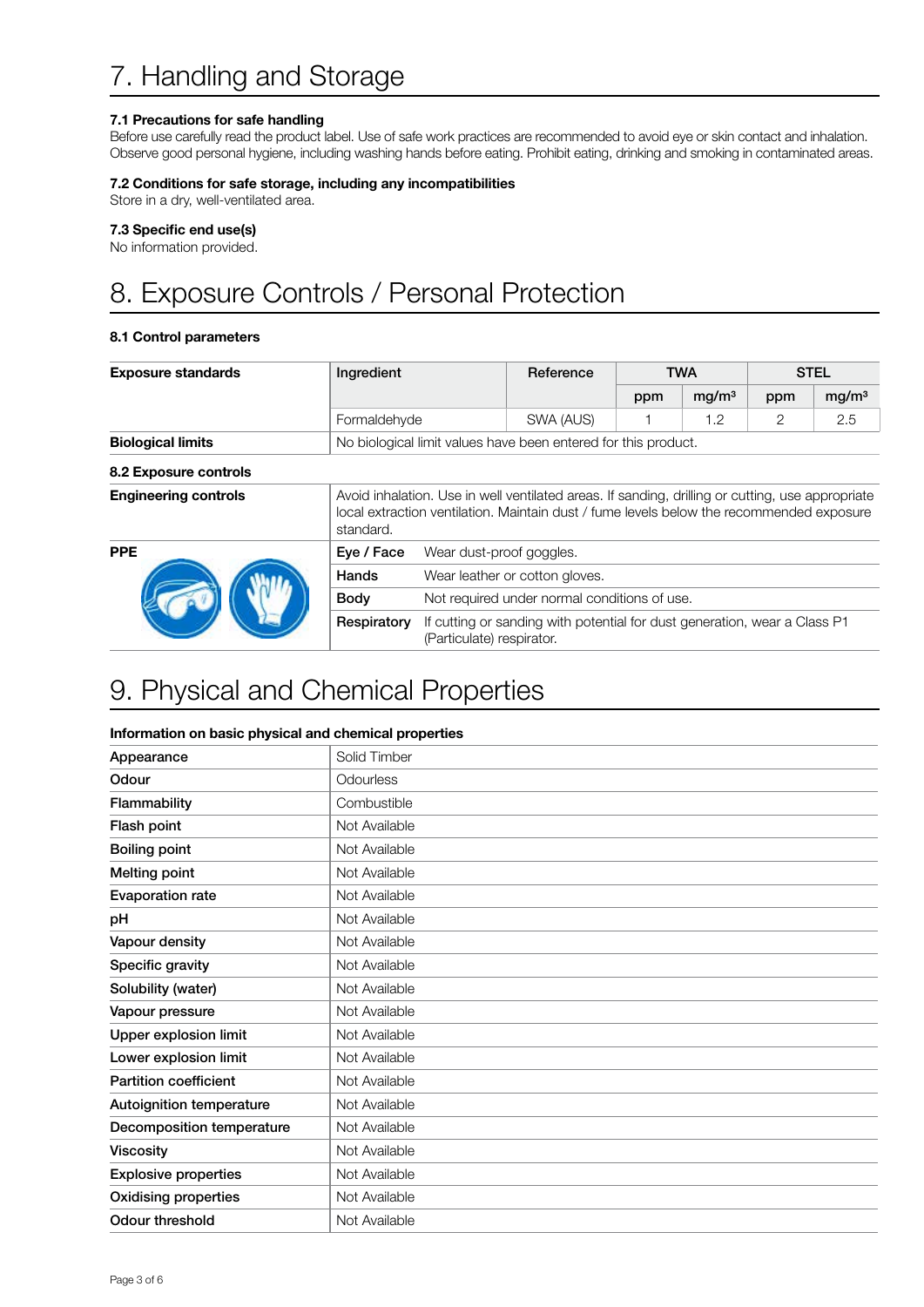### 10. Stability and Reactivity

#### 10.1 Reactivity

Carefully review all information provided in sections 10.2 to 10.6.

#### 10.2 Chemical stability

Stable under recommended storage.

#### 10.3 Possibility of hazardous reactions

Polymerization will not occur.

#### 10.4 Conditions to avoid

Avoid heat, sparks, open flames and other ignition sources.

#### 10.5 Incompatible materials

Compatible with most commonly used materials.

#### 10.6 Hazardous decomposition products

May evolve carbon oxides and hydrocarbons when heated to decomposition.

### 11. Toxicological Information

#### 11.1 Information on toxicological effects

#### Acute toxicity **Information available for the product:** This product is expected to be of low toxicity. Based on available data, the classification criteria are not met. Information available for the ingredient(s): Ingredient Oral Toxicity (LD50) Dermal Toxicity (LD50) Inhalation Toxicity (LC50) Bifenthrin 1990 100 54.5 mg/kg (rat) 3 and 2 g/kg (rabbit) 4.9 mg/l/4 hours (rat) Phenol, Polymer with Formaldehyde, Sodium Salt 42 mg/kg-rat 669 mg/kg - rat 74 mg/m³ Skin Skin Not classified as a skin irritant. Prolonged or repeated exposure to dust may result in mechanical irritation and dermatitis. Eye Not classified as an eye irritant. Product may only present a hazard if wood is cut or sanded with dust generation, which may result in lacrimation and irritation. Sensitisation **Not classified as causing skin or respiratory sensitisation. Mutagenicity** Not classified as a mutagen. **Carcinogenicity** Not classified as a carcinogen. However, repeated exposure to wood dust may result in nasal and paranasal sinus cancers (IARC Group 1). Adverse health effects are usually associated with long-term exposure to high dust levels. **Reproductive** Not classified as a reproductive toxin. **STOT – single exposure** Not classified as causing organ damage from single exposure. **STOT – repeated exposure** Not classified as causing organ damage from repeated exposure. **Aspiration** Not classified as causing aspiration.

### 12. Ecological Information

#### 12.1 Toxicity

No information provided.

#### 12.2 Persistence and degradability

No information provided.

#### 12.3 Bioaccumulative potential

No information provided.

#### 12.4 Mobility in soil

No information provided.

#### 12.5 Other adverse effects

No information provided.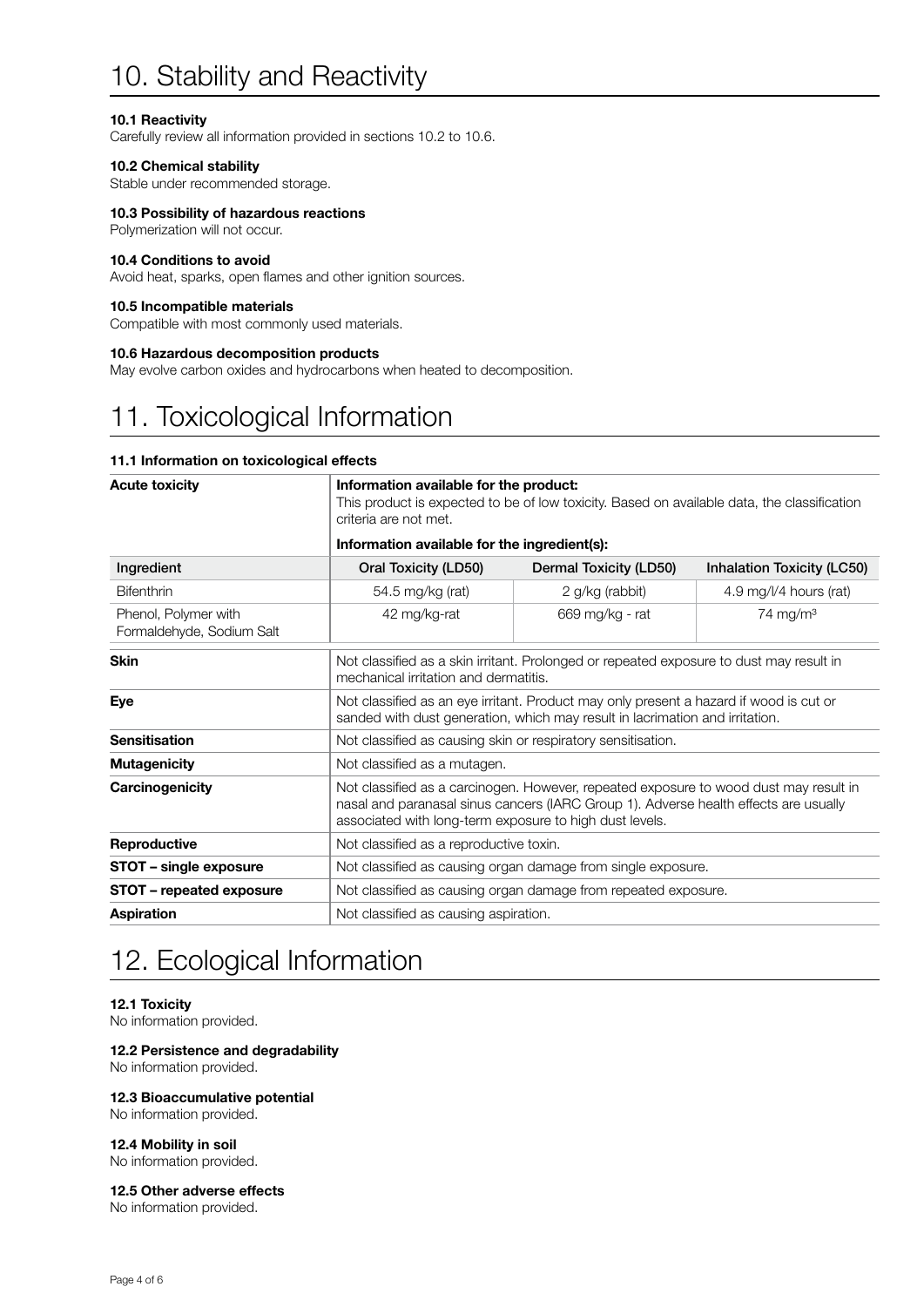### 13. Disposal Considerations

#### 13.1 Waste treatment methods

| Waste disposal | Dispose to an approved landfill or waste processing site. Contact the manufacturer/<br>supplier for additional information (if required). |
|----------------|-------------------------------------------------------------------------------------------------------------------------------------------|
| Legislation    | Dispose in accordance with relevant local legislation.                                                                                    |

### 14. Transport Information

#### NOT CLASSIFIED AS A DANGEROUS GOOD BY THE CRITERIA OF THE ADG CODE, IMDG OR IATA

|                             | <b>LAND TRANSPORT</b><br>(ADG) | <b>SEA TRANSPORT</b><br>(IMDG / IMO) | <b>AIR TRANSPORT</b><br>(IATA / ICAO) |
|-----------------------------|--------------------------------|--------------------------------------|---------------------------------------|
| 14.1 UN Number              | None Allocated                 | None Allocated                       | None Allocated                        |
| 14.2 Proper Shipping Name   | None Allocated                 | None Allocated                       | None Allocated                        |
| 14.3 Transport hazard class | None Allocated                 | None Allocated                       | None Allocated                        |
| 14.4 Packing Group          | None Allocated                 | None Allocated                       | None Allocated                        |
|                             |                                |                                      |                                       |

#### 14.5 Environmental hazards

No information provided

#### 14.6 Special precautions for user

Hazchem code None Allocated

### 15. Regulatory Information

#### 15.1 Safety, health and environmental regulations/legislation specific for the substance or mixture

| <b>Poison schedule</b>      | A poison schedule number has not been allocated to this product using the criteria in the<br>Standard for the Uniform Scheduling of Medicines and Poisons (SUSMP). |  |  |  |
|-----------------------------|--------------------------------------------------------------------------------------------------------------------------------------------------------------------|--|--|--|
| <b>Classifications</b>      | Safework Australia criteria is based on the Globally Harmonised System (GHS) of<br>Classification and Labelling of Chemicals.                                      |  |  |  |
|                             | The classifications and phrases listed below are based on the Approved Criteria for<br>Classifying Hazardous Substances [NOHSC: 1008(2004)].                       |  |  |  |
| <b>Hazard codes</b>         | None allocated.                                                                                                                                                    |  |  |  |
| <b>Risk phrases</b>         | None allocated.                                                                                                                                                    |  |  |  |
| Safety phrases              | None allocated.                                                                                                                                                    |  |  |  |
| <b>Inventory listing(s)</b> | AUSTRALIA: AICS (Australian Inventory of Chemical Substances)<br>All components are listed on AICS, or are exempt.                                                 |  |  |  |

### 16. Other Information

| <b>Additional information</b> | Personal Protective Equipment Guidelines:<br>The recommendation for protective equipment contained within this report is provided as<br>a guide only. Factors such as method of application, working environment, quantity<br>used, product concentration and the availability of engineering controls should be<br>considered before final selection of personal protective equipment is made.                                                                                                            |
|-------------------------------|------------------------------------------------------------------------------------------------------------------------------------------------------------------------------------------------------------------------------------------------------------------------------------------------------------------------------------------------------------------------------------------------------------------------------------------------------------------------------------------------------------|
|                               | Health Effects from Exposure:<br>It should be noted that the effects from exposure to this product will depend on several<br>factors including: frequency and duration of use; quantity used; effectiveness of control<br>measures; protective equipment used and method of application. Given that it is<br>impractical to prepare a ChemAlert report which would encompass all possible<br>scenarios, it is anticipated that users will assess the risks and apply control methods<br>where appropriate. |